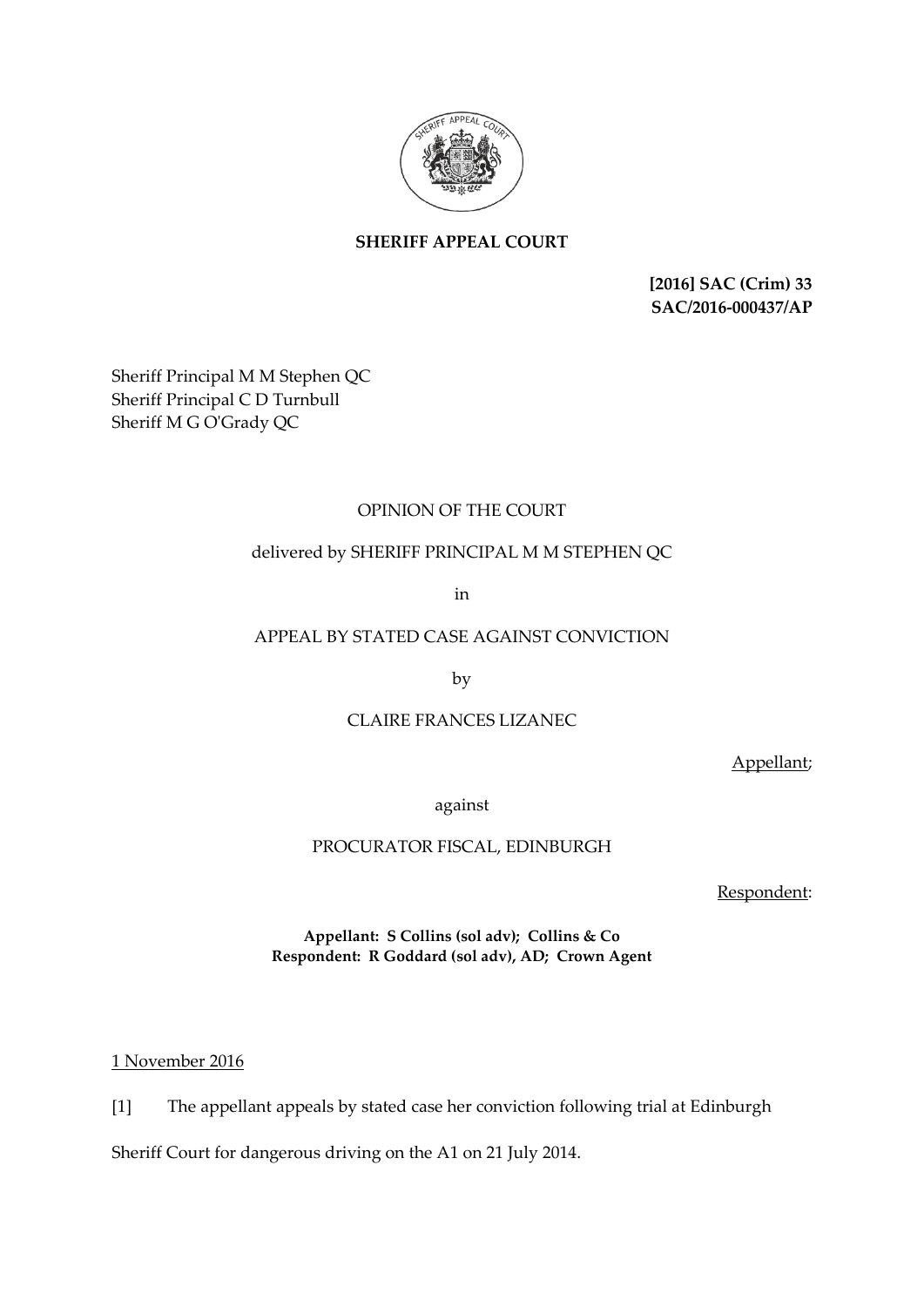#### [2] The charge is in the following terms:

"*(001) on 21st July 2014 on a road or other public place, namely A1 Edinburgh To Newcastle Road, near the Oldhamstocks junction, East Lothian you CLAIRE FRANCES LIZANEC did drive a mechanically propelled vehicle, namely motor car registered number NA14 DHU dangerously and did drive your vehicle too close to the vehicle ahead, cross the centre line of the road on to the opposite carriageway and into the path of oncoming traffic and did cause your vehicle to collide with vehicle registration 3090FSB causing damage to it and injury to Jose Luis Vasquez Maldonado, Maria Luzmilla Padilla Amaguana, and Jose Luis Vasquez Padilla, all care of The Police Service of Scotland, and to yourself; CONTRARY to the Road Traffic Act 1988, Section 2 as amended"*

[3] The sheriff in his stated case poses two questions for the opinion of this court. The

first question is the essence of the appeal. It is in the following terms:-

"*1. In the specific circumstances of the appellant's driving, did I err in convicting her of a contravention of section 2 of the Road Traffic Act 1988 instead of convicting her of a contravention of section 3 thereof?*"

The second question relates to sentence and turns on the answer to the first question of law.

It is in the following terms:-

*"2. Did I err in imposing a sentence of a fine and disqualification, with a requirement to sit an extended test?"*

[4] This appeal relates to the nature and quality of the appellant's driving on the day in question on the A1 south of Dunbar. The appellant was driving a white Nissan Qashqai southbound when at approximately 6.30pm she allowed her vehicle to cross onto the northbound carriageway colliding with an oncoming vehicle. The oncoming van driver was unable to avoid a collision. The appellant and all three occupants of the van were injured and required hospital treatment. The sheriff found that the appellant had failed to maintain proper concentration on her driving and this had been more than momentary. She had been admiring the scenery or beautiful weather conditions and failed to negotiate a sweeping right hand bend. The sheriff finds that the sole cause of the accident was the appellant's failure to drive her vehicle on the correct side of the carriageway as a result of allowing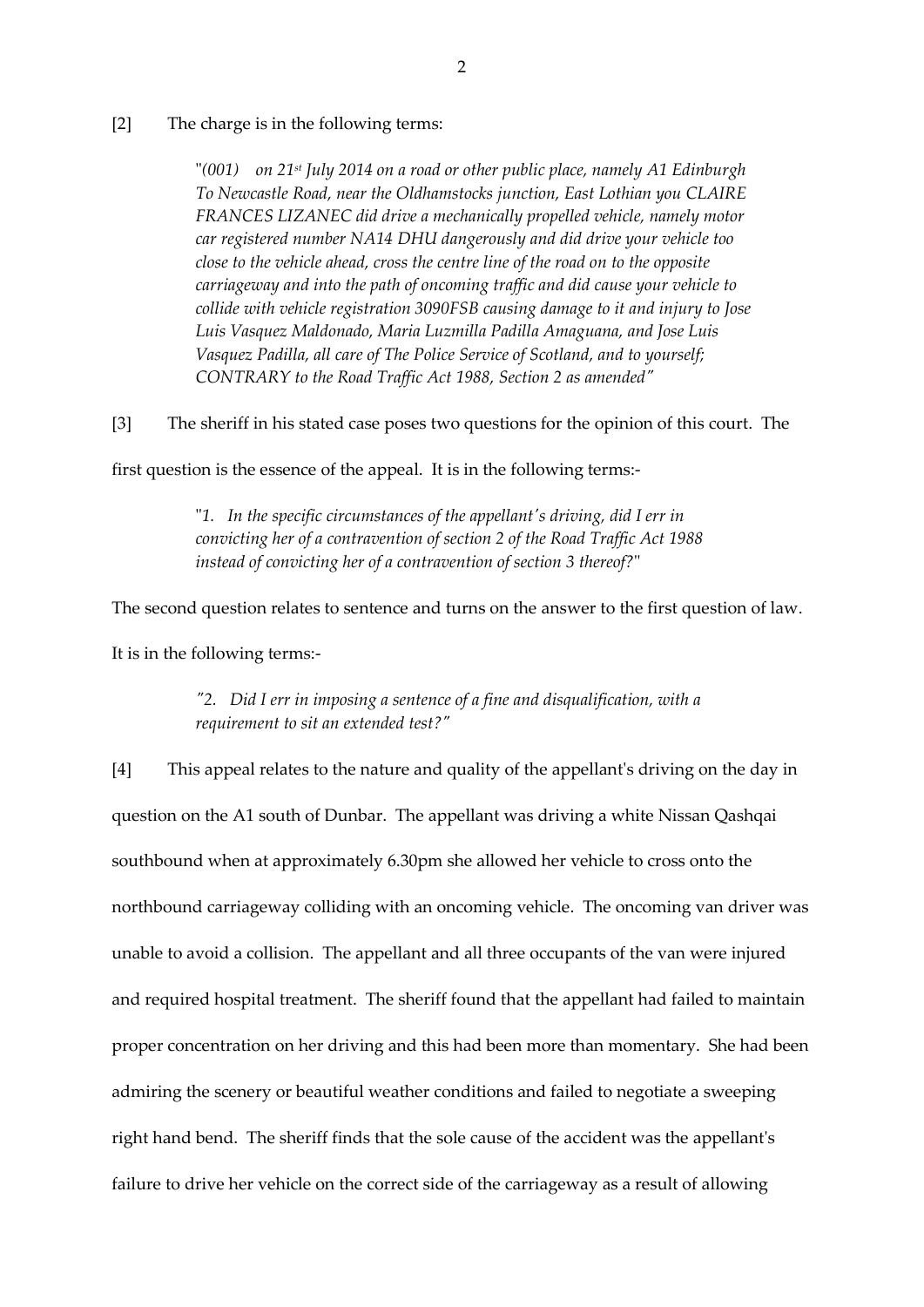herself to be distracted by the weather conditions. She had failed to maintain her focus and concentration on the manner and direction of her driving. In doing so she recklessly created a danger of head on collision as indeed occurred. The sheriff's findings in fact 6 and 7 describe the nature of the appellant's driving. The sheriff makes a finding in fact and law that the appellant's failure amounted to dangerous driving in terms of section 2 of the Road Traffic Act 1988. The appellant in this appeal challenges the sheriff's assessment of her driving and argues that the sheriff, on the evidence, could only convict of a contravention of section 3, careless driving.

[5] The solicitor advocate for the appellant argued that the test set out in *Allan* v *Patterson* 1980 JC 57 had not been met in the circumstances of this case. To satisfy that test the driving must be eloquent of a high degree of negligence – much more than the mere want of due care and attention. The evidence in this case points to this being a loss of concentration and even if the inattention was more than momentary it did not have the hallmark of recklessness which was necessary to find that the appellant's driving was dangerous. The sheriff erred in taking account of the nature of road; traffic conditions and the speed that vehicles travel on that particular stretch of the A1. These are essentially neutral considerations. The duty of the driver is the same irrespective of the road or speed limit. In this case the evidence did not justify the sheriff finding that the high test for dangerous driving had been met and he ought to have convicted instead of careless driving. [6] The advocate depute argued that the sheriff's reasoning could not be faulted. The sheriff has set out carefully his findings based on the evidence. He has explained these findings. The sheriff was entitled to find that the appellant's inattention was more than momentary and was sufficient to meet the test that the inattention and therefore the driving fell far below the standard expected of a reasonably careful and competent driver. Under

3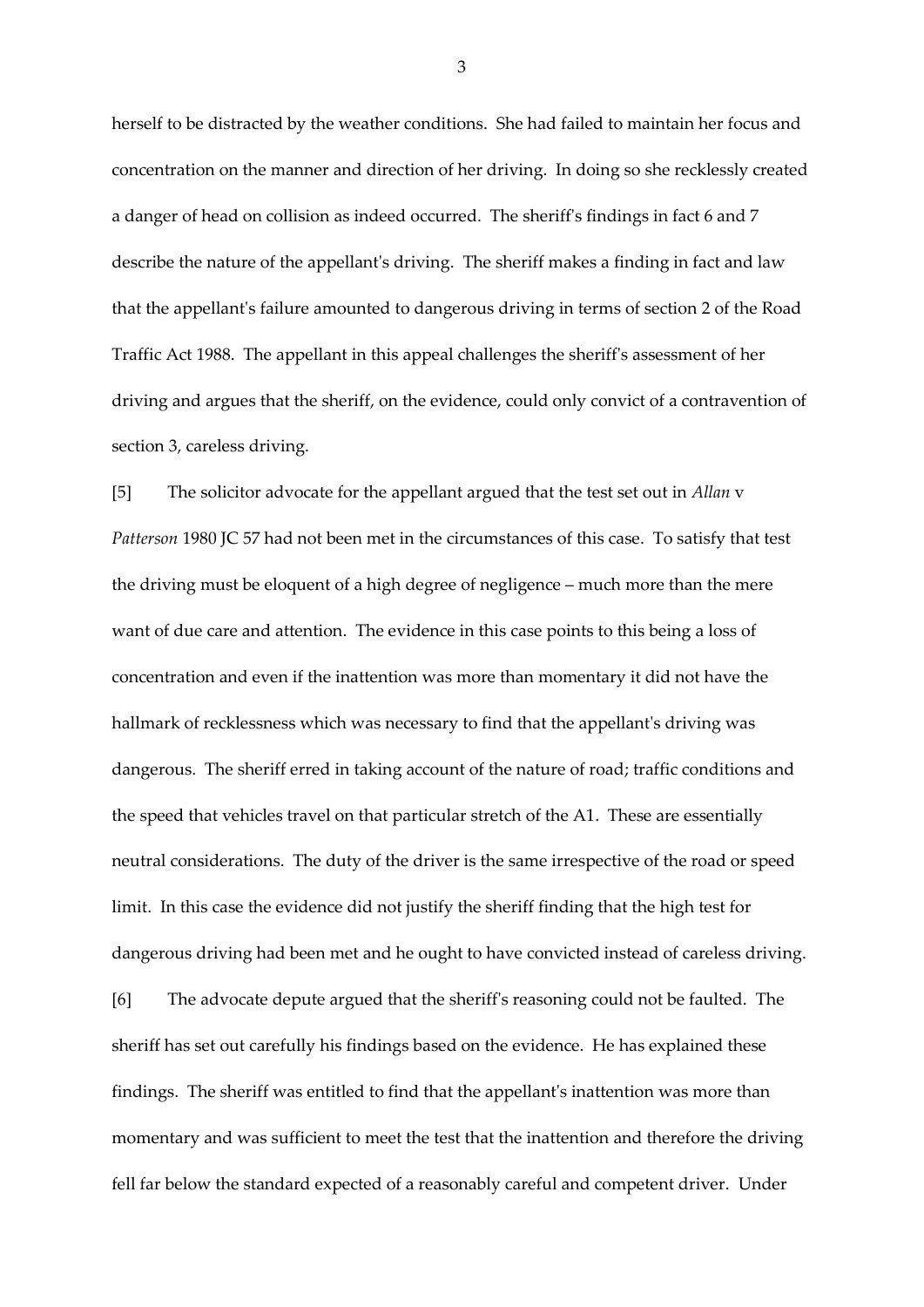reference to *Trippick* v *PF Inverness* 1994 SCCR 736 the sheriff was correct to have regard to the specific circumstances of the road, traffic volume and speed at the locus. The appellant had failed to maintain her concentration as she required to do. Her inattention was more than momentary.

[7] The question for this court is – did the Sheriff err in finding that the appellant's driving fell far below the standard of driving expected of the competent and careful driver? This is the test set out in *Allan* v *Patterson* (*supra*). The sheriff has referred to and applied the test for dangerous driving. It is an objective test. The sheriff has made findings in fact and given a careful account of the evidence which supports these findings. The accident occurred on the main trunk road leading from Edinburgh to Newcastle, the A1. At the locus the road is a single undivided carriageway in each direction. In other words, there is no central barrier. At the locus there is a 60 mph limit. There was a constant flow of traffic in each direction travelling at or close to the maximum speed limit and the appellant required to negotiate a sweeping right hand bend. The evidence clearly justifies the sheriff finding that the appellant had allowed herself to be distracted and therefore failed to concentrate on her driving. The appellant admits not paying attention. The Highway Code makes specific reference to the need to avoid distractions and that safe driving needs concentration. This much is accepted and obvious. The appellant herself admits that she was looking at the weather or scenery rather than the road conditions whilst negotiating the bend. Inattention or distraction involves loss of one's concentration on driving and on the road. The prohibition on the use of a mobile phone in a vehicle is intended to avoid precisely that mischief, namely, the driver becoming distracted. The sheriff in his stated case has set out why the appellant's distraction or inattention was not "momentary". The appellant's vehicle was sufficiently over the middle line separating the carriageways that the

4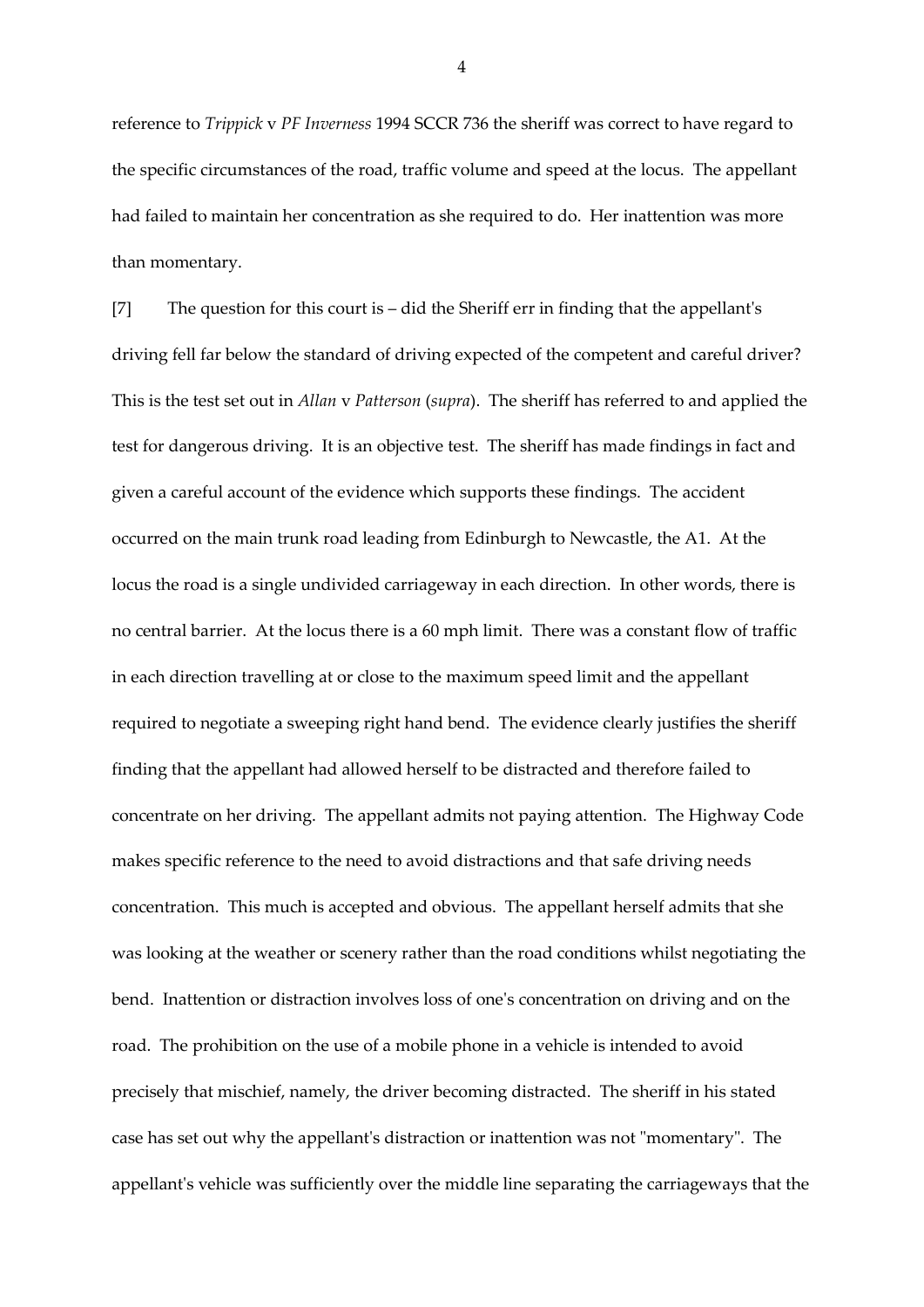oncoming van driver assumed that it was overtaking. The sheriff, at paragraph 36 of his stated case observes:

> "*This tends to indicate that the incursion was not a minor straying over the middle line, but was long enough for the appellant's car to stray well over the middle line, which supports a likely inference that the inattention was not momentary in nature*."

Indeed, the appellant did not assert that she had lost concentration for only a short period.

[8] The sheriff heard evidence at trial. His findings on that evidence will not readily be disturbed by an appeal court. He enjoyed the advantage of hearing and seeing the witnesses. He has set out his findings in fact and the evidence on which his findings are based concisely and carefully. He has applied the correct test. In particular the sheriff has properly had regard to the nature of the road together with the volume and speed of traffic on that road when the accident occurred. The test for dangerous driving includes the requirement to consider whether it would be obvious to a competent and careful driver that driving that way would be dangerous. "Dangerous" refers to danger either of injury to any person or of serious damage to property. The sheriff concludes:

> *"In my view, test (b) is clearly satisfied. The stretch of road is a 60 mph zone, and therefore opposing streams of traffic have a closing speed of up to 120mph, if the speed limits are observed. The danger of head-on collision is obvious and continuous, and the likely results of such a head-on collision includes loss of life and catastrophic damage to body and property."*

The appellant's inattention led to a critical loss of concentration whilst negotiating the sweeping bend. The risk of collision and consequential injury is obvious. The sheriff's assessment of the appellant's driving having regard to the potential and actual dangers is one which, in our view, cannot be faulted. The sheriff's approach to the evidence and his application of the test for dangerous driving are matters for his judgment. Whether, the driving was dangerous becomes one of fact and degree for the sheriff (*Trippick supra*). We

5